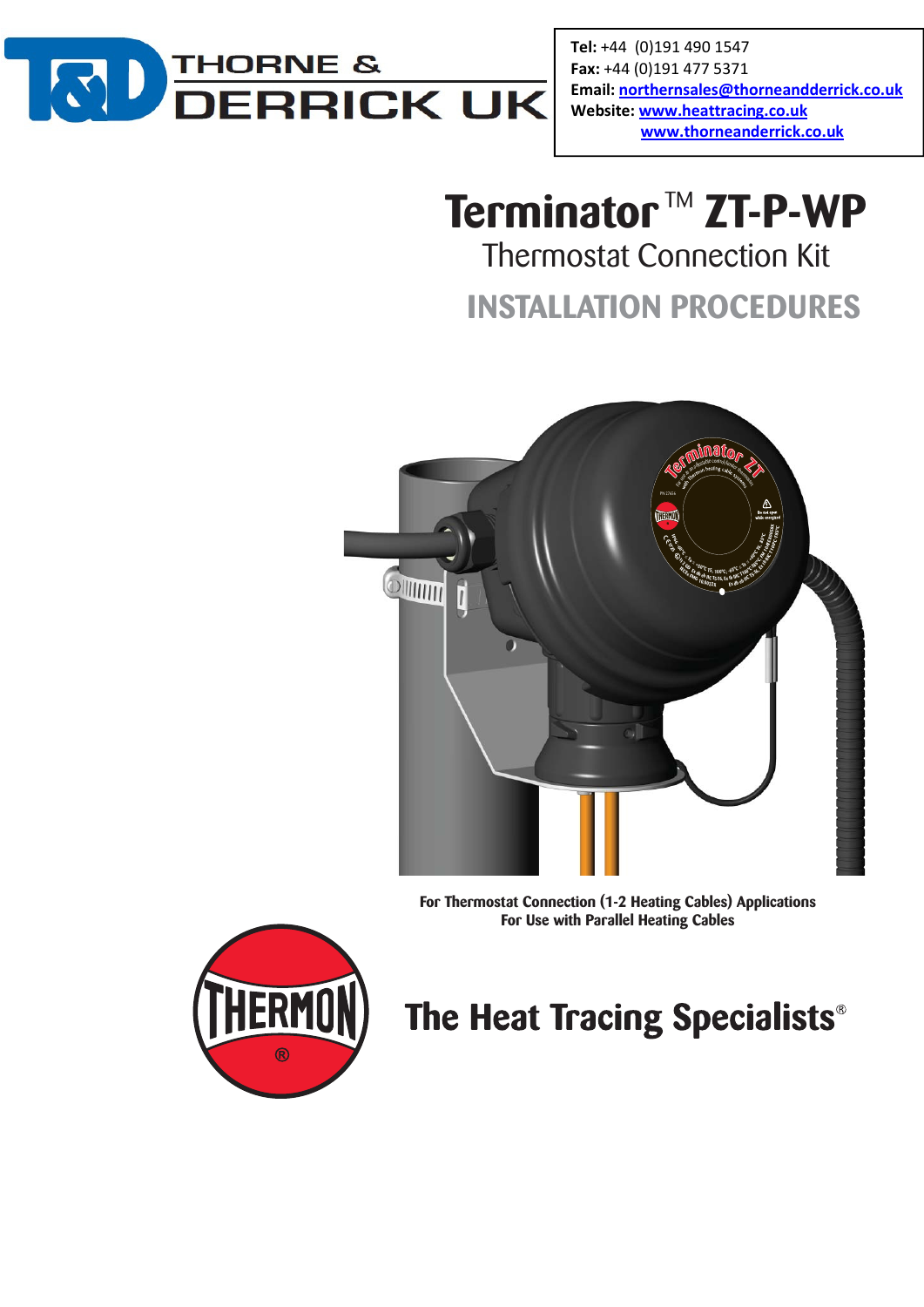# **Terminator**TM **ZT-P-WP INSTALLATION PROCEDURES**

The following installation procedures are suggested guidelines for the installation of the Terminator ZT-P-WP Kit.

## **Kit Contents . . .**



| <b>Item</b>    | Quantity     | <b>Description</b>                                                                                                                                                                                                                                                         |  |  |
|----------------|--------------|----------------------------------------------------------------------------------------------------------------------------------------------------------------------------------------------------------------------------------------------------------------------------|--|--|
| $\mathbf 1$    | $\mathbf{1}$ | <b>Expediter Assembly</b><br>Support Cap with O-Ring<br><b>Threaded Grommet Compressor</b><br>Grommet<br>Support Base with O-Ring                                                                                                                                          |  |  |
| $\overline{2}$ | $\mathbf{1}$ | Junction Box Lid                                                                                                                                                                                                                                                           |  |  |
| 3              | $\mathbf{1}$ | Junction Box Base with O-Ring and M25 Dust Cap                                                                                                                                                                                                                             |  |  |
| $\overline{4}$ | $\mathbf{1}$ | Nut                                                                                                                                                                                                                                                                        |  |  |
| 5              | $\mathbf{1}$ | <b>Banding</b>                                                                                                                                                                                                                                                             |  |  |
| 6              | $\mathbf{1}$ | Thermostat w/ Terminal Blocks<br>(Refer to terminal specifications for maximum allowable wire size)<br><b>Thermostat Type</b><br><b>Control Range</b><br>ZT-C-100<br>0°C to +100°C<br>0°C to +200°C<br>ZT-C-200<br>ZT-C-300<br>0°C to +300°C<br>20°C to +500°C<br>ZT-C-500 |  |  |
| 7              | $\mathbf{1}$ | Capillary Armouring w/ Glands                                                                                                                                                                                                                                              |  |  |
| 8              | $\mathbf{1}$ | Junction Box Cord                                                                                                                                                                                                                                                          |  |  |
| 9              | $\mathbf{1}$ | <b>Blind Plug</b>                                                                                                                                                                                                                                                          |  |  |
| 10             | $\mathbf{1}$ | <b>Bracket</b>                                                                                                                                                                                                                                                             |  |  |
| 11             | 3            | <b>Screws</b>                                                                                                                                                                                                                                                              |  |  |
| 12             | 3            | Washers                                                                                                                                                                                                                                                                    |  |  |
|                |              |                                                                                                                                                                                                                                                                            |  |  |

#### **Order Separately . . .**

#### **PETK Power and End Termination Kits (per cable)**





| <b>Item</b>    | <b>Quantity</b> | <b>Description</b>                   |  |
|----------------|-----------------|--------------------------------------|--|
| $\mathbf 1$    | $\mathbf 1$     | <b>RTV</b> Tube                      |  |
| $\overline{2}$ | 1               | <b>Power Connection Boot</b>         |  |
| 3              | $\mathfrak{D}$  | <b>Conductor Wire Pins</b>           |  |
| $\overline{4}$ | 1               | <b>Braid Wire Pin</b>                |  |
| 5              | 1               | <b>Ground Sleeve</b>                 |  |
| 6              | 1               | End Cap                              |  |
| 7              | $\mathbf 1$     | Tape Strip (PETK-3-ZT only)          |  |
| 8              | 1               | Grommet (PETK-3-ZT only)             |  |
| 9              | 1               | <b>End Termination Caution Label</b> |  |
|                |                 |                                      |  |

#### **Receiving, Storing and Handling . . .**

- 1. Inspect materials for damage incurred during shipping.
- 2. Report damages to the carrier for settlement.
- Identify parts against the packing list to ensure the proper type and quantity has been received.
- 4. Store in a dry location.

#### **Order Separately . . .**

#### **IEK Insulation Entry Kit (per cable)**

| $IFK-SXI:$     | for RSX, VSX, |
|----------------|---------------|
| <b>IFK-SXM</b> | for BSX       |
| <b>IFK-SXS</b> | for KSX, HTSX |
| <b>IFK-HPT</b> | for HPT, FP   |
|                |               |



## **Dimensions . . .**



#### **Warnings . . .**

- Due to the risk of electrical shock, arcing and fire caused by product damage or improper usage, installation or maintenance, a ground-fault protection device is required.
- Installation must comply with Thermon requirements (including form PN 50207U for Ex systems) and be installed in accordance with the regulations as per the norm EN IEC 60079-14 for hazardous areas (where applicable), or any other applicable national and local codes.
- Component approvals and performance ratings are based on the use of Thermon specified parts only.
- De-energize all power sources before opening enclosure.
- Avoid electrostatic charge. Clean only with a damp cloth.
- Keep ends of heating cable and kit components dry before and during installation.
- Minimum bending radius of heating cable is 32 mm (except HPT is 57 mm and FP is 19 mm).
- Individuals installing these products are responsible for complying with all applicable safety and health guidelines. Proper Personal Protective Equipment (PPE) should be utilized during installation. Contact Thermon if you have any additional questions.

#### **Tools Required . . .**



### **Certifications/Approvals . . .**

IP66 -60°C ≤ Ta ≤ +50°C T5, 100°C; -60°C ≤ Ta ≤ +40°C T6, 85°C Ordinary & Hazardous Locations

FMG 10.0022X Ex db eb IIC T5-T6, Ex tb IIIC T100°C-T85°C

 $\in$  1725  $\langle \overline{\xi_x} \rangle$  II 2 GD Ex db eb IIC T5-T6, Ex tb IIIC T100°C-T85°C FM10ATEX0058X

Terminator has additional hazardous area approvals including:

• GGTN • Kazakhstan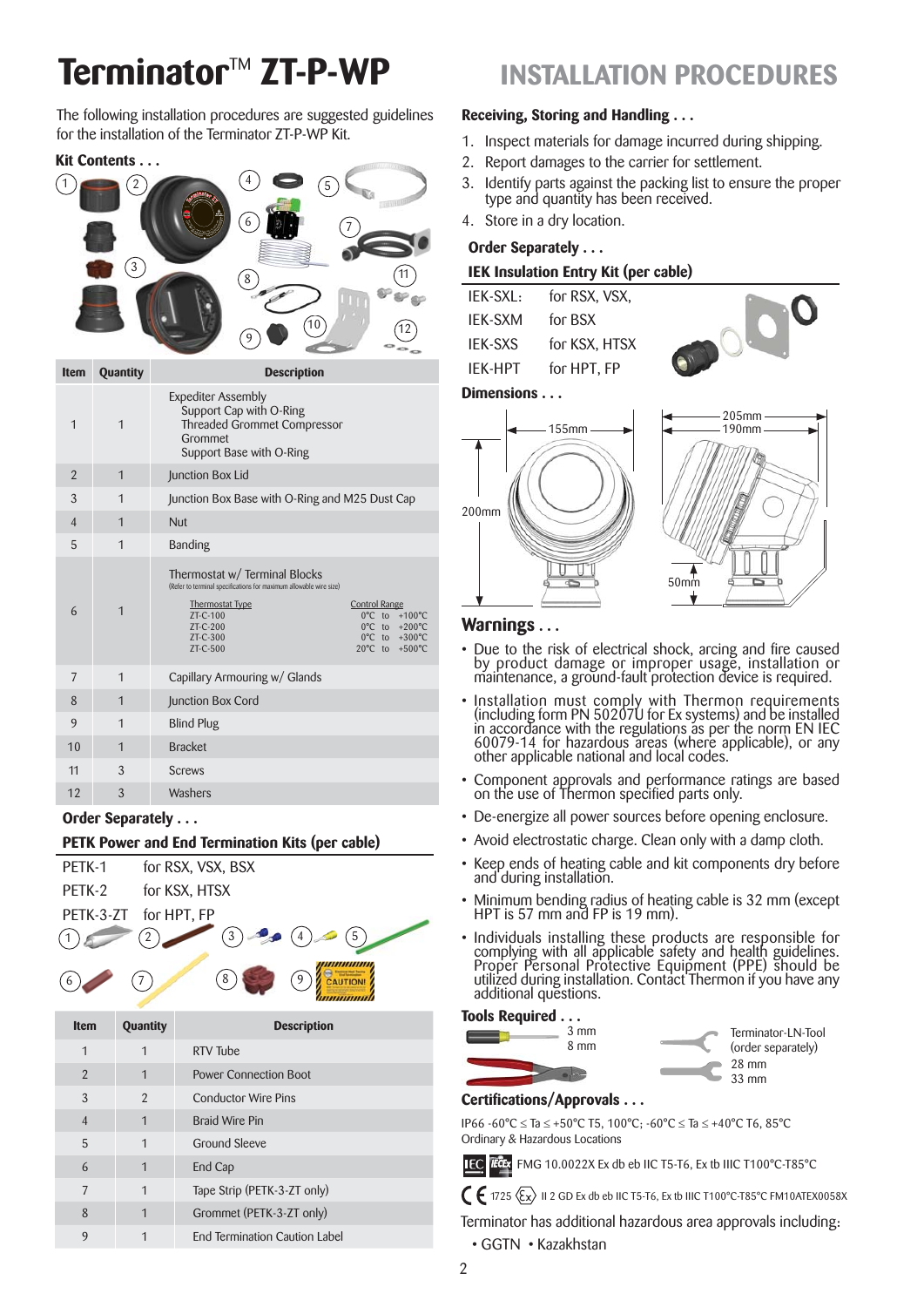## **Terminator<sup>™</sup> ZT-P-WP INSTALLATION PROCEDURES**



**1.** Slide appropriate IEK insulation entry kit components onto cable. (Order Separately)



**2a.** Mounting Method 1: Secure wall mount bracket to mounting surface using pipe band provided with kits.



**2b.** Mounting Method 2: Secure wall mount bracket to mounting surface using customer supplied screws, flat washers, and nuts.



**3.** Mount expediter to bracket using M5 x 8 mm screws and M5 lock washers.



**4.** Locate bus connection (HPT and FP only) as shown. Cut end of cable at angle to aid in piercing grommet. Leave additional cable for expansion as needed.



**5.** For HPT and FP cable, exchange grommet in Terminator with grommet provided in PETK-3-ZT.



**6.** Insert cable into expeditor. Make sure bus connection (HPT and FP only) remains outside of expediter.



**7.** Cut off end of cable.



**8.** Terminate cable with appropriate PETK termination kit. Refer to PETK installation instructions. Push excess cable back through expediter. Tighten cap securely. Tape cable expansion loop to pipe.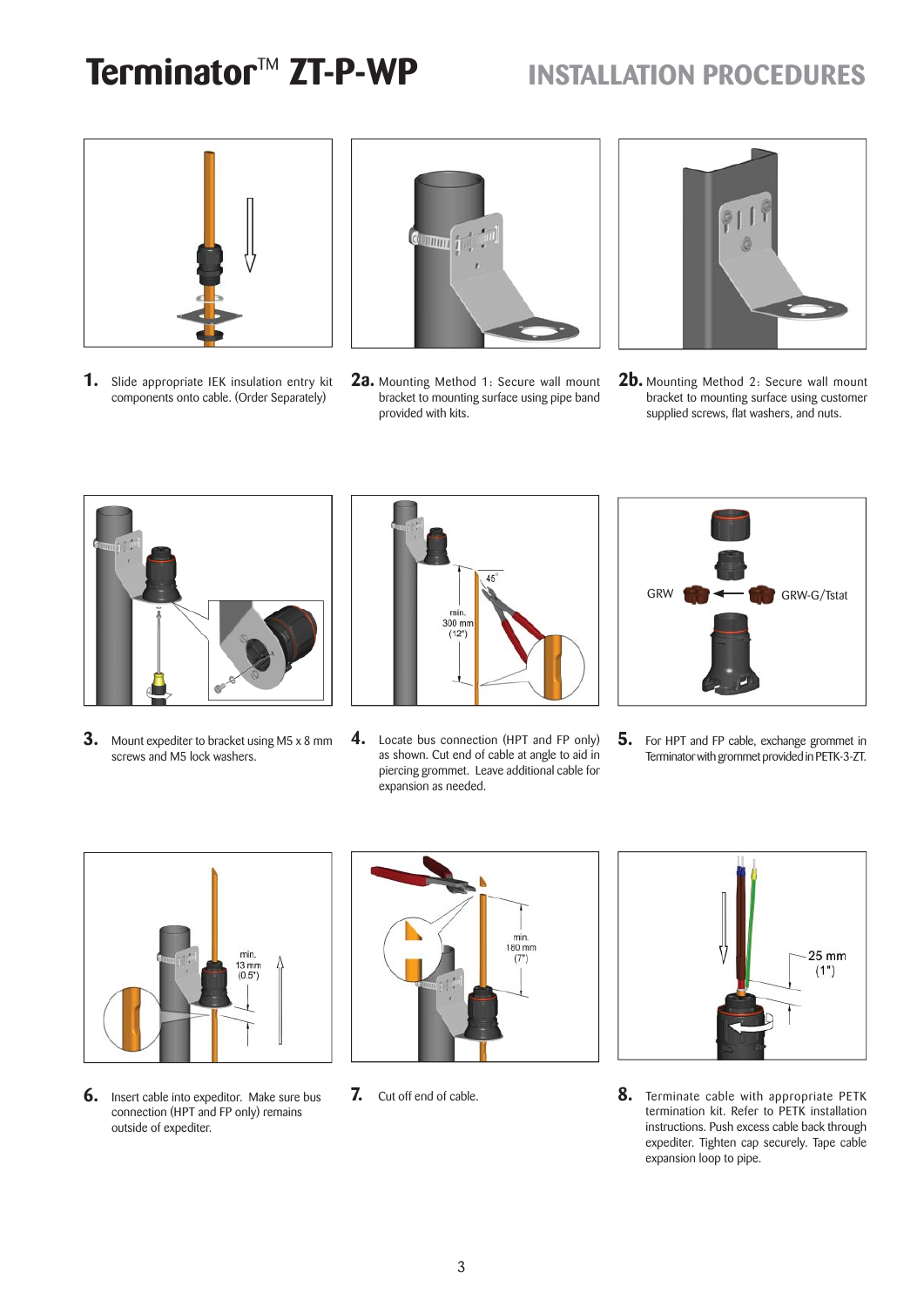## **Terminator<sup>™</sup> ZT-P-WP INSTALLATION PROCEDURES**



**9.** Mount junction box base on expediter. Make sure to align slots to properly orient junction box base. Tighten nut with Terminator-LN-Tool. If mounting horizontally, threaded gland holes must face downward.



**10.** Remove M25 dust cap. Install M25 power gland (order separately) and M25 blind plug.



**11.** Install power cable.



**12.** Install thermostat and complete system wiring. Terminal set screws shall be tightened to a torque value of 1.4 Nm (12.4 lb-in). See Step 13 for wiring details. Set thermostat at desired setpoint.

| Heat Trace #1                   | Heat Trace #2                 |
|---------------------------------|-------------------------------|
|                                 |                               |
|                                 |                               |
| $L1$ $p_E$<br>N<br>2<br>4<br>PE |                               |
|                                 | Power Supply<br>11<br>Ν<br>PE |

**13.** Wiring Details: Thermostat Connection (1 or 2 Heating Cables)



**14.** Install junction box lid and twist hand tight. Insert screwdriver into ratchet slots located on side of junction box base.



**15.** Use screwdriver to ratchet on junction box lid. Lid will rotate 30 degrees. To remove lid, repeat steps 14 and 15 but in the opposite direction.



**16.** Fix thermostat bulb and capillary tube to pipe.



**17.** Install IEK insulation entry kit to seal heating cable penetration through insulation cladding.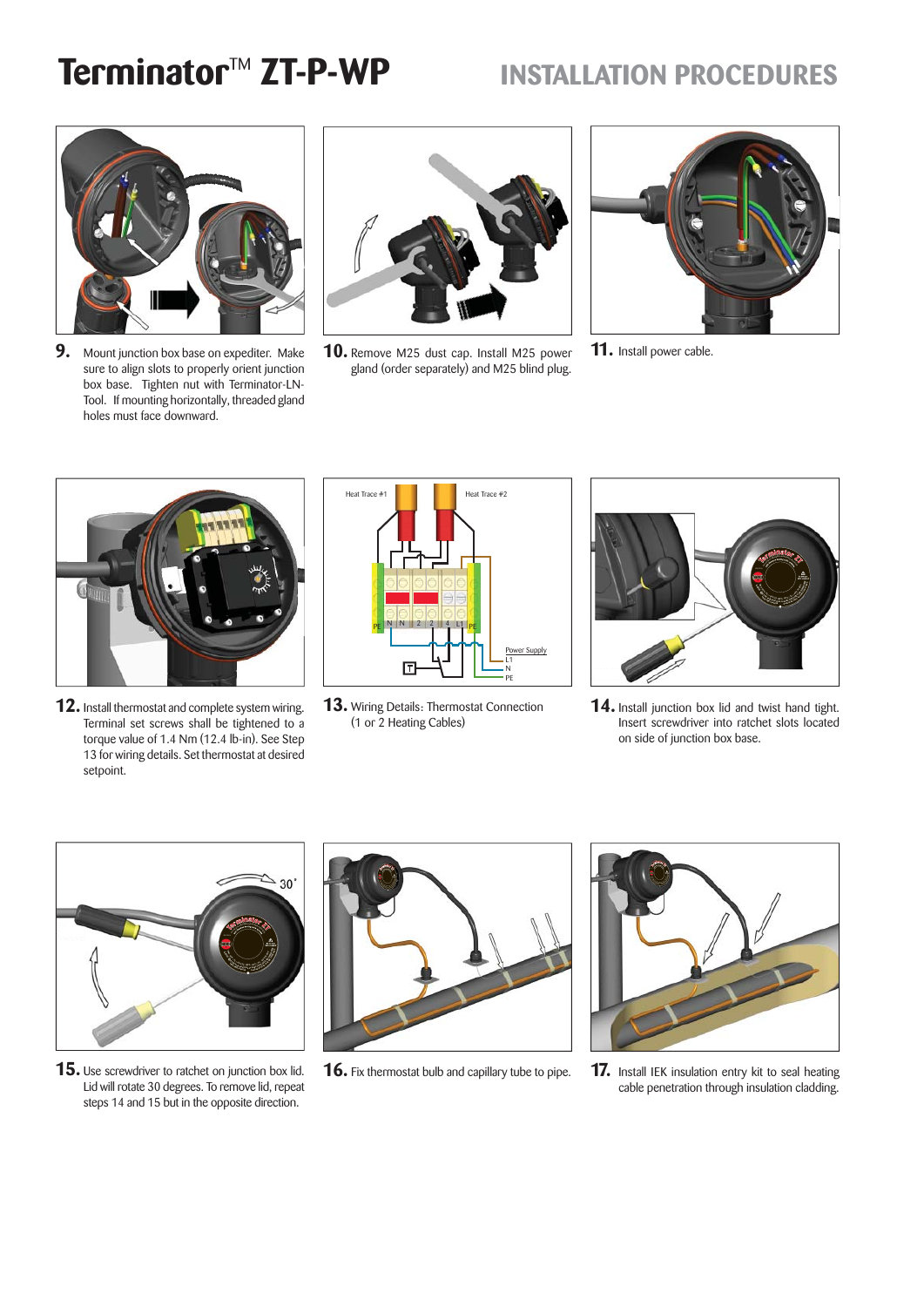#### **Française**

Terminator ZT-P-WP Kit de connection pour thermostat

Procédure d'installation

Pour connexion d'un thermostat (1 ou 2 câbles chauffants) Avertissement…

- En raison du risque de choc électrique, d'arc électrique et d'incendie causés par des dommages au produit, à la mauvaise utilisation, ou à la mauvaise installation, un dispositif de protection à courant de défaut est nécessaire (disjoncteur différentiel).
- L'installation doit se conformer aux exigences Thermon (y compris la notice PN 50207U pour les installations Ex) et doit être réalisée en conformité avec les règlements, conformément à la norme EN CEI 60079-14 pour les zones dangereuses (le cas échéant), ou tout autre code national ou local.
- Les approbations des composants et les évaluations de performance sont basées uniquement sur l'utilisation des composants Thermon spécifiés
- Couper l'alimentation de toutes les sources d'énergie avant d'ouvrir le boîtier.
- Pour éviter les charges électrostatiques. Nettoyez uniquement avec un chiffon humide.
- Garder les extrémités des câbles et les composants au sec avant et pendant l'installation.
- Le rayon de courbure minimum du câble de chauffage est de 32 mm (à l'exception des câbles HPT, rayon minimum 57 mm et des câbles FP rayon minimum 19 mm.
- Les personnes installant ces produits sont responsables pour la conformité avec toutes les normes applicables et les directives d'hygiène et de santé. Un équipement de protection individuelle (EPI) doivent être utilisé lors de l'installation. Contacter Thermon si vous avez des questions supplémentaires.
- 1. Faire glisser le kit d'entrée de calorifuge IEK, approprié sur le câble chauffant.
- 2a. Méthode de montage 1: Fixer le support mural sur la surface de montage (tuyauterie) à l'aide des colliers fournis dans le kit.
- 2b. Méthode de montage 2: Fixer le support mural sur la surface de montage à l'aide de vis, écrous et rondelles plates de votre fourniture.
- 3. Monter le pieds EXPEDITER sur le support en utilisant des vis M5 x 8 mm et des rondelles autobloquantes M5.
- 4. Localiser le bus de connexion (seulement pour câbles HPT et FP) comme indiqué. Coupez l'extrémité du câble en pointe pour aider à percer la bague d'éténchéité . Laisser une longueur de câble supplémentaire pour la lyre de dilatation.
- 5. Pour les câbles HPT et FP, changer la bague garniture par la bague GRW-G/STAT prévue dans le PE. Insérer le câble dans Expeditor. Assurez-vous que le bus connexion (HPT et FP seulement) reste dehors de Expediter.
- 6. Insérer le câble dans l' EXPEDITER. Assurez-vous que le bus de connexion (pour HPT et FP seulement) est situé à l'extérieur de l'EXPEDITER.
- 7. Coupez l'extrémité du câble.
- 8. Terminer le câble à l'aide des kits de terminaison PETK appropriés. Reportez-vous aux instructions d'installation des PETK. Repousser l'excédent de câble en arrière à travers l'EXPEDITER. Faire avec ce câble, une lyre d'expansion sur le tuyau. Serrer le couvercle.
- 9. Monter la base support sur l'EXPEDITER. Veiller à aligner correctement les guides d'orientation du boîtier. Serrer l'écrou à l'aide de l'outil LN-TOOL. Si le boîtier est monté horizontalement, placer les presse étoupe vers le bas.
- 10. Installer le presse-étoupe M25 de puissance et le bouchon M25.
- 11. Installer le câble d'alimentation (si nécessaire).
- 12. Installer le thermostat avec le système complet de connexion. Les bornes seront à serrer à un couple de 1,4 Nm (12,4 lb-in). Voir étape 13 pour plus de détails de câblage. Réglez le thermostat au point de consigne désiré.
- 13. Détails de cablage: Connexion Thermostat (1 ou 2 câbles chauffant)
- 14. Installez le couvercle du boîtier en le serrant à la main. Insérez un tournevis dans les fentes situées sur la périphérie de la base du boîtier.
- 15. Utiliser un tournevis pour serrer le couvercle du boîtier. Le couvercle doit tourner de 30 degrès. Pour supprimer le verrouillage du couvercle, répéter les étapes 14 et 15, mais dans le sens opposé.
- 16. Fixer le tube capillaire et le bulbe du thermostat sur le tuyau. 17. Installer le kit d'entrée de calorifuge IEK pour sceller la pénétration
- du câble chauffant à travers le revêtement extérieur de l'isolation.

#### **Deutsch**

Terminator ZT-P-WP Thermostat-Anschluss-Set INSTALLATIONSANWEISUNG Für Temperatursteuerung/-anschluss (1 bis 2 Heizkabel)

- Warnhinweise…
- Wegen der Risiken eines Stromschlags, eines Funkendurchschlags oder eines Feuers, die durch Produktbeschädigungen oder nicht sachgerechte Nutzung, Installation oder Wartung verursacht werden können, ist ein Fehlerstromschutzschalter erforderlich.
- Die Installation muss den Thermon-Vorgaben entsprechen (einschließlich der Richtlinie PN 50207U für Ex-Systeme) und muss in Übereinstimmung mit den Vorschriften gemäß der EN IEC 60079- 14-Norm für Gefahrbereiche (gegebenenfalls) sowie entsprechend aller anderen anwendbaren nationalen und regionalen Vorgaben eingebaut werden.
- Zulassungen und Angaben techn. Eigenschaften, beziehen sich ausschießlich auf die Verwendung von Thermonspezifizierten Teilen.
- Vor dem Öffnen der Abdeckung müssen sämtliche Stromquellen abgeschaltet werden.
- Vermeiden Sie elektrostatische Aufladungen. Verwenden Sie zur Reinigung einen feuchten Lappen.
- Vor und während der Installation müssen die Enden der Heizkabel und Bausatzkomponenten trocken sein.
- Der Minimumbiegeradius der Heizkabel beträgt 32 mm (Ausnahmen: HPT - 57 mm und FP - 19 mm).
- Jeder, der diese Produkte installiert, ist für die Einhaltung aller anwendbaren Sicherheits- und Gesundheitsrichtlinien verantwortlich. Während des Einbaus sollte eine geeignete persönliche Schutzausrüstung (PSA) getragen werden. Falls Sie weitere Fragen haben, wenden Sie sich bitte an Thermon.
- 1. Schieben Sie die passenden Komponenten der IEK-Isolierdurchführung über das Kabel.
- 2a. Befestigungsmethode 1: Montieren Sie das Wandbefestigungsblech an geeigneter Stelle mit Hilfe des mitgelieferten Spannbandes.
- 2b. Méthode de montage 2: Fixer le support mural sur la surface de montage à l'aide de vis, écrous et rondelles plates de votre fourniture.
- 3. Befestigen Sie die Montagesäule mit M5 x 8 mm-Schrauben & Sicherungsfedern am Befestigungswinkel.
- 4. Lokalisieren Sie die "Busverbindung" (nur HPT und FP) wie auf der Zeichnung gezeigt. Schneiden Sie das Ende des Kabels schräg ab, um die Dichtung leichter durchstossen zu können. Lassen Sie zusätzliche Kabellänge für eine Ausdehnungsschleife übrig.
- 5. Für HPT und FP-Kabel tauschen Sie die Dichtung im Terminator durch die GRW-G-Dichtung des PETK-3-Sets aus.
- 6. Führen Sie das Kabel in die Montagesäule ein. Stellen Sie sicher, dass die "Busverbindungen" (nur HPT und FP) außerhalb der Montagesäule sind.
- 7. Kabelende abschneiden.
- 8. Kabelendabschluss mit den passenden PETK-Komponenten erstellen. Halten Sie sich an die PETK-Installationsanweisungen. Überschüssiges Kabel durch die Säule zurückschieben; Überwurfmutter fest anziehen; Heizkabelschleife am Rohr befestigen.
- 9. Thermostateinsatz entfenen und Unterteil des Klemmkasten auf Montagesäule befestigen. Dabei auf korrekte und richtige Ausrichtung der Rastung achten. Befestigungsmutter mit dem Terminator-LN-Schlüssel festziehen. Wenn die Einheit horizontal montiert werden sollen, so ist darauf zu achten das die Verschraubungsbohrungen nach unten zeigen.
- 10. Installieren Sie die M25-Stromanschlüsse (separat bestellen) und den M25-Blindstopfen.
- 11. Stromkabel einführen.
- 12. Thermostateinsatz einsetzen und Verkabelung vervollständigen. Die Schrauben sollten mit einem Drehmoment von 1,4 Nm (12,4 lb-in) angezogen werden. Vergleichen Sie Schritt 13 für weitere Einzelheiten zur Verkabelung. Stellen Sie den Thermostat auf den gewünschten Sollwert ein.
- 13. Einzelheiten zur Verkabelung: Thermostatanschluss (1 oder 2 Heizkabel)
- 14. Den Deckel der Anschlussdose aufsetzen hand-fest zudrehen. Führen Sie einen Schraubendreher in die Schlitze seitlichen der Anschlussdose ein.
- 15. Verwenden Sie einen Schraubendreher, um den Deckel sicher zu verschliessen. Der Deckel wird sich um 30 Grad drehen. Zum entfernen des Deckels, wiederholen Sie die Schritte 14 und 15, allerdings in umgekehrter Reihenfolge.
- 16. Fixieren Sie den Temperatursensor und das Kapillarrohr an der Rohrleitung.
- 17. IEK-Isolierdurchführung auf dem Wetterschutz der Isolierung befestigen um mech. Beschädigungen des Heizbandes durch das Wetterschutzblech zu vermeiden.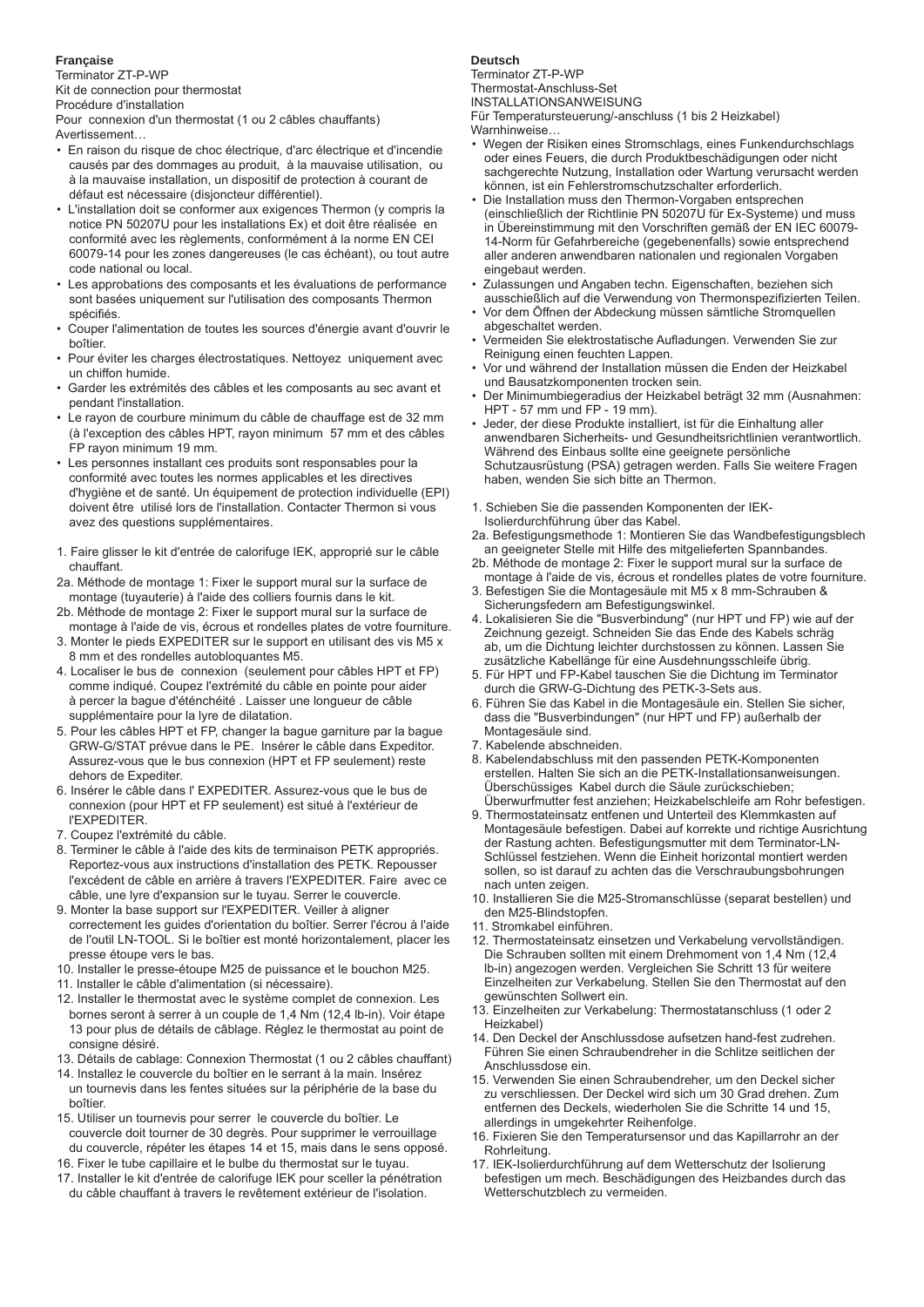#### **Русский**

Термостат ZT-P-WP Комплект для подключения термостата

ИНСТРУКЦИЯ ПО МОНТАЖУ Для подключения (1-2 нагревательных кабелей)

Меры предосторожности…

- Во избежание риска поражения электрическим током, искрения и возгорания, вследствии повреждения или ненадлежащего применения, монтажа или эксплуатации продукта, требуется устройство защитного отключения (УЗО).
- Монтаж должен осуществляться в соответствии с требованиями компании Thermon и нормами EN IEC 60079-14 для взрывоопасных областей (если имеют место), либо другими местными нормами и правилами.
- Технические характеристики и сертификат на оборудование действительны только при использовании комплектующих, произведенных компанией Thermon.
- Отключите все источники питания перед тем, как открыть крышку.
- Избегайте образования статических зарядов. Вытирайте устройство только влажной тканью.
- Сохраняйте нагревательный кабель и другие компоненты сухими.
- Минимальный радиус изгиба кабеля составляет 32 мм (для HPT-57 мм и для FP -19мм).
- Специалисты, выполняющие монтаж данного продукта являются ответственными за соблюдение техники безопасности. Персонал должен быть обеспечен средствами индивидуальной защиты во время монтажа. За дополнительной информацией обращайтесь в Термон.
- 1. Используйте необходимый набор для прохода через теплоизоляцию.
- 2a. 1-й способ монтажа. Закрепите настенный монтажный кронштейн на монтируемой поверхности при помощи бандажа.
- 2b. 2-й способ монтажа. Закрепите настенный монтажный кронштейн на монтируемой поверхности c помощью болтов, плоских шайб и гаек.
- 3. Закрепите колонку на кронштейне с помощью болтов M5 и стопорных шайб
- 4. Определите место соединения жилы кабеля и нити нагревательного элемента (только HPT и FP) как показано. на рисунке. Отрежьте конец кабеля под углом, чтобы облегчить прокалывание уплотняющей прокладки. Оставьте некоторое количество кабеля для компенсационной петли.
- 5. Для кабелей типа HPT и FP, замените втулку из комплекта Terminator на втулку из набора PETK-3
- 6. Поместите кабель в колонку и проденьте его.
- 7. Отрежьте конец кабеля
- 8. Заделайте конец кабеля с помощью монтажного набора PETK. См. инструкцию по монтажу PETK. Протяните лишний кабель обратно через колонку. Плотно затяните резьбовую втулку.
- 9. Установите соединительную коробку на колонку. Удостоверьтесь, что пазы расположены в соответствии с основанием соединительной коробки. Затяните гайку с помощью Terminator - LN - Tool. Если коробка монтируется горизонтально, сальники должны быть расположены по направлению к низу.
- 10. Установите сальник M25 (заказывается отдельно) и заглушку М25.
- 11. Протяните силовой кабель.
- 12. Установите термостат и закончите подсоединение проводов системы. Болты на клеммной колодке должны быть затянуты с усилием 1,4 Hm (12.4 фт.д.). Схему подсоединения проводов см. стр. 5. Выставьте новую уставку термостата.
- 13. Подключение: 1-2 нагревательных кабеля
- 14. Установите крышку соединительной коробкии закрутите вручную. Вставьте отвертку в пазы храповика, расположенные на боковой стороне основания соединительной коробки.
- 15. При помощи отвертки затяните крышку соединительной коробки . Крышка должна повернуться на 30 градусов. Для снятия крышки повторите шаги 14-15, но в обратную сторону 16. Зафиксируйте индикатор коробки и капилярную трубку к
- трубе.
- 17. Используйте набор для прохода через изоляцию IEK для герметизации.

#### **Spanish**

Terminator ZT-P-WP

Kit de conexión a termostato

INSTRUCCIONES DE INSTALACIÓN

Para conexión a termostato (aplicaciones con 1 o 2 cables calefactores) Advertencias…

- Debido al riesgo de descargas eléctricas, arcos eléctricos y fuego causados por daños en el producto o incuorrecta manipulación, instalación o mantenimiento, se requiere proteger el circuito mediante un diferencial.
- La instalación debe cumplir con los requisitos de Thermon (incluyendo el estándar PN 50207U para sistemas Ex) y debe instalarse acorde a las regulaciones según la norma EN IEC 60079- 14 para áeras clasificadas (cuando aplique), o cualquier otro código nacional o local aplicable.
- Las aprobaciones y rangos de rendimiento de los componentes se basan en el uso exclusivo de materiales Thermon.
- Desconecte todas las fuentes de alimentación antes de abrir la caja.
- Evite electricidad estática. Limpiar con un paño húmedo.
- Mantenga los extremos del cable calefactor y los componentes del kit secos antes y durante la instalación.
- El radio mínimo de curvatura del cable calefactor es 32 mm (excepto HPT que es 57 mm y FP que es 19 mm).
- El personal que instale estos productos es responsable de cumplir con todas las normas de seguridad e higiene. Equipos de Protección Individual (EPIs) deben usarse durante la instalación. Contacte con Thermon si tiene alguna duda.
- 1. Deslice el kit de entrada en calorifugado IEK apropiado por el cable.
- 2a. Modo de montaje 1: fije el soporte sobre la superficie empleando la banda de fijación suministrada con los kits.
- 2b. Modo deontaje 2: fije el soporte sobre la superficie utilizando los tornillos, arandelas y tuercas suministradoas por el cliente.
- 3. Monte el Expediter sobre el soporte utilizando los tornillos M5x8 y las arandelas M5.
- 4. Localice el nodo de conexión (solo para HPT y FP) y el cable como muestra la imagen. Corte el final del cable en ángulo para facilitar perforar el pasacables. Deje cable adicional para la coca de expansión.
- 5. Para cables HPT y FP cambie el pasacables suministrado con el Terminator por el GRW-G/STAT suministrado en el kit PETK-3.
- 6. Inserte el cable en el Expediter. Asegúrese que el nodo de conexión queda fuera del Expediter (solo para cables HPT y FP).
- 7. Corte el final del cable.
- 8. Realice la terminación del cable siguiendo las instrucciones del kit de terminación PETK correspondiente. Ver instrucciones de instalación del kit PETK. Empuje el exceso de cable hacia el interior del Expediter. Rosque el anillo hasta que quede asegurado. Fije la coca de expansión del cable a la tubería mediante cinta.
- 9. Monte la base de la caja de conexión sobre el Expediter. Asegúrese de alinear correctamente las guías para orientar correctamente la base de la caja.. Apriete la tuerca mediante la herramienta Terminator-LN-Tool. Si se monta en horizontal, los agujeros perforados en la tuerca deben quedar mirando hacia el suelo.
- 10. Instale el prensa -estopas M25 (pedir por separado) y el tapón ciego M25.
- 11. Instalar el cable de alimentación.
- 12. Instalar el termostato y el sistema completo de cableado. Los tornillos de apriete del terminal deben apretarse con un par de 1.4 Nm (12.4 lb-in). Ver página 5 para detalles de cableado. Sajuste el termostato al set-point deseado.
- 13. Detalles de cableado: conexiones del termostato (1 o 2 cables calefactores).
- 14. Instale la tapa de la caja de conexión y apriete con la mano. Inserte un destornillador plano en las muescas laterales de la caja de conexión.
- 15. Use el destornillador, haciendo palanca ligeramente, para terminar de fijar la tapa de la caja de conexión. La tapa girará de este modo hasta 30 grados. Para retirarla deberá seguir los pasos 14 y 15 pero en orden inverso, girando en la dirección contraria haciendo palanca ligeranmente con un destornillador plano en la dirección opuesta.
- 16. Con la tapa de la caja de conexión completamente fijada.
- 17. Instalar el kit de calorifugado IEK conectándolo al sello del orificio de entrada sobre el calorifugado.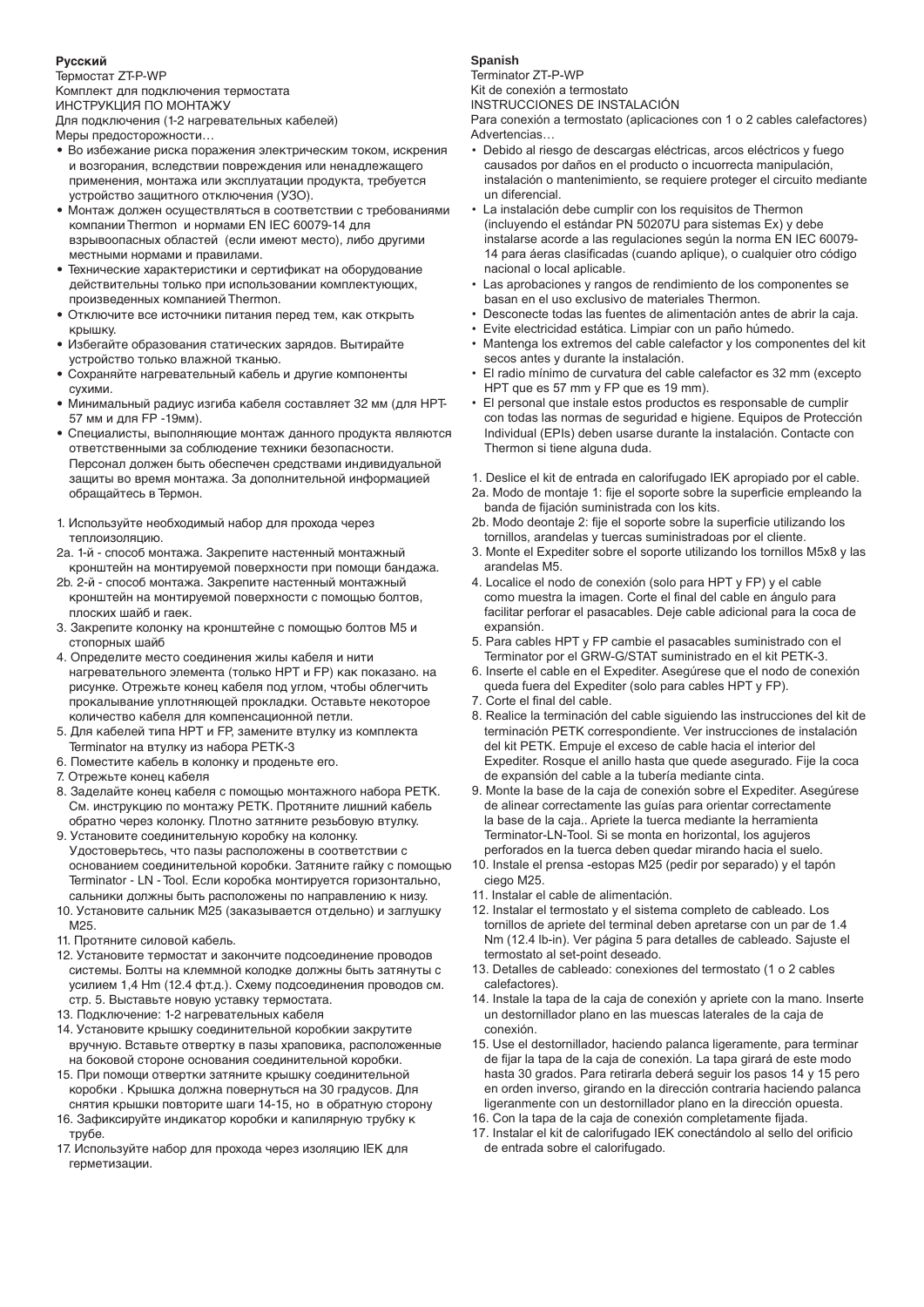#### **Nederlands**

Теrminator ZT-P-WP Thermostaat aansluitset

Installatie Richtlijnen

T.b.v. thermostaat aansluiting (1-2 verwarmingskabel)

Waarschuwingen…

- Thermon verwarmingssystemen moeten altijd geïnstalleerd worden met de correcte elektrische beveiligingen. Thermon adviseert altijd een installatie automaat/zekering met aardlekbeveiliging toe te passen.
- De installatie moet in zijn geheel voldoen aan de locale voorschriften voor elektrische installaties (inclusief form PN 50207U voor Ex systemen) en aan de IEC 60079-14 bij gebruik in explosiegevaarlijke omgevingen.
- Component certificaten zijn gebaseerd op alleen gebruik van Thermon onderdelen.
- Schakel altijd eerst de spanning af, voordat de aansluitkast geopend wordt.
- Voorkom elektrostatische lading. Uitsluitend afnemen met behulp van een vochtige doek.
- Zorg dat zowel voor als tijdens de montage de open verwarmingskabel uiteinden en de set onderdelen droog zijn.
- De minimale buigradius van verwarmingskabel is 32 mm (behalve HPT deze is 57 mm en FP is 19mm).
- Personen die deze producten installeren zijn verantwoordelijk voor het in overeenstemming zijn met alle van veiligheids- en gezondheidsrichtlijnen die van toepassing zijn. De juiste persoonlijke beschermingsmiddelen (PPE) moeten tijdens het installatiewerk gedragen worden. Neem bij aanvullende vragen contact op met Thermon.
- 1. Schuif de desbetreffende isolatie doorvoerset (IEK) onderdelen over de kabel.
- 2a. Montage methode 1: Monteer de aansluitdoossteun stevig op een ongeïsoleerde leiding of steun pijp m.b.v. de meegeleverder montageband.
- 2b. Montage methode 2: Monteer de aansluitdoossteun stevig tegen een vlak deel m.b.v. schroeven, ringen en moeren (niet in deze set aanwezig).
- 3. Monteer de opvoersok op de bovenzijde van de aansluitdoossteun m.b.v. M5 x 8 mm schroeven en veerringen.
- 4. Bepaal het knooppunt in de verwarmingskabel (alleen voor HPT en FP) zoals aangegeven. Snij het einde van de kabel schuin af, om het doorsteken door het doorvoerrubber mogelijk te maken. Zorg dat er een extra lus in de kabel aanwezig is.
- 5. Voor HPT en FP dient het doorvoerrubber te worden vervangen door de GRW-G/STAT meegeleverd in de PETK-3.
- 6. Steek de kabel door het rubber en de opvoersok heen. Zorg ervoor dat de knooppunt in de verwarmingskabel (betreffende HPT and FP) buiten de voet bevinden.
- 7. Knip het einde van de kabel af.
- 8. Duw eventuele overlengte van de verwarmingskabel terug. Draai de moer vast aan. Monteer de extra lus in de kabel op de pijp.
- 9. Monteer het bodemdeel van de aansluitkast op de opvoersok, zorg dat de O-ring op de opvoersok aanwezig is. De vergrendelnokken en uitsparingen in de opvoersok en het bodemdeel moeten overeenkomen. Draai de moer op de nippel, en draai deze vast m.b.v. LN montage sleutel. Zorg dat de wartels niet inwaterend zijn.
- 10. Monteer de M25 voedingskabelwartel (apart te bestellen) en de M25 blindplug goed vast in het bodemdeel m.b.v. een steeksleutel.
- 11. Installeer voedingskabel.
- 12. Sluit alle draden op de desbetreffende aansluitklemmen aan, voor meer details zie stap 13. Draai de schroeven in de aansluitklemmen met een koppel van 1,4 Nm aan. Stel de gewenste regel temperatuur in.
- 13. Voedingsaansluiting (1-2 verwarmingskabels)
- 14. Breng het deksel op het bodemdeel van de aansluitkast aan en draai het deksel handmatig vast. Steek een schroevendraaier aan de zijkant onder een deksellip in de opening van het bodemdeel.
- 15. Draai het deksel tot aan de aanslag dicht m.b.v. de schroevendraaier. De deksel zal 30 graden verdraaien. Om de deksel te verwijderen, moeten de stappen 14 en 15 in omgekeerde volgorde uitgevoerd worden.
- 16. Monteer de thermostaat voeler en het capillair op de pijp.
- 17. Monteer de isolatie doorvoerset (IEK) vast op de isolatie beplating.